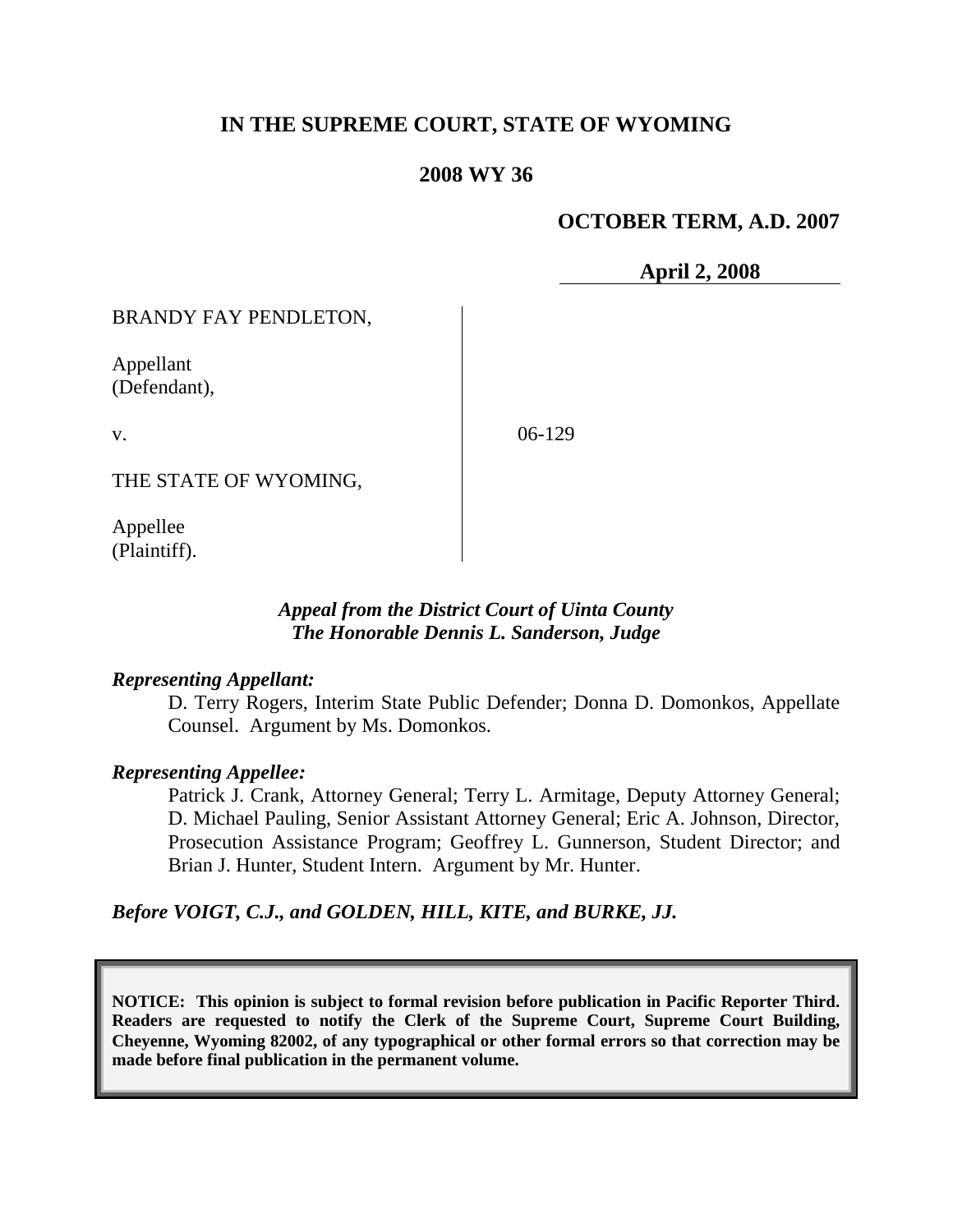#### **VOIGT, Chief Justice.**

[¶1] Brandy Pendleton (the appellant) was convicted of being an accessory before the fact to first-degree murder and of conspiring to commit first-degree murder. Part of the evidence submitted to the jury during her trial was a tape-recorded interview wherein the appellant discussed her involvement in the attempted murder. In this appeal, the appellant alleges a number of errors resulting from the admission of this recorded interview. She also contends that the prosecutor improperly elicited testimony from a coconspirator concerning a guilty plea. We will affirm.

#### **ISSUES**

[¶2] The appellant presents the following issues for our review:

1. Whether plain error occurred when the jury was permitted to hear the appellant"s entire recorded police interview?

2. Whether trial counsel rendered ineffective assistance by not objecting to admission of the recorded interview or by the tactical decision to allow the interview to be admitted?

3. Whether the district court erred when it allowed the jury to take a recording of the interview into the deliberation room?

4. Whether plain error occurred when the State elicited in its case-in-chief that the principal pled guilty to attempted second-degree murder?

# **FACTS**

[¶3] On June 25, 2004, the appellant was released from jail after serving a ten-day sentence for delivery of methamphetamine. As her husband was driving her home from jail, the appellant spotted Armando Canales (Cali). The appellant asked her husband to stop the vehicle and she confronted Cali because she suspected that he had "snitched her out." At that time, the appellant told Cali, "I"ll see you dead."

[¶4] Later that same day the appellant met with Dayle Wooden and Josh Dubois (J.D.) and discussed Cali. The appellant told J.D. that Cali was a "rat" and that he was looking for J.D. The appellant offered J.D. \$7,000 and a fake I.D. if he would kill Cali. Later that night, J.D. found Cali, drove him out of town, and shot him twice with a sawed-off shotgun. After shooting Cali, J.D. fled to Cortez, Colorado, where he was eventually arrested. Cali did not die from his wounds.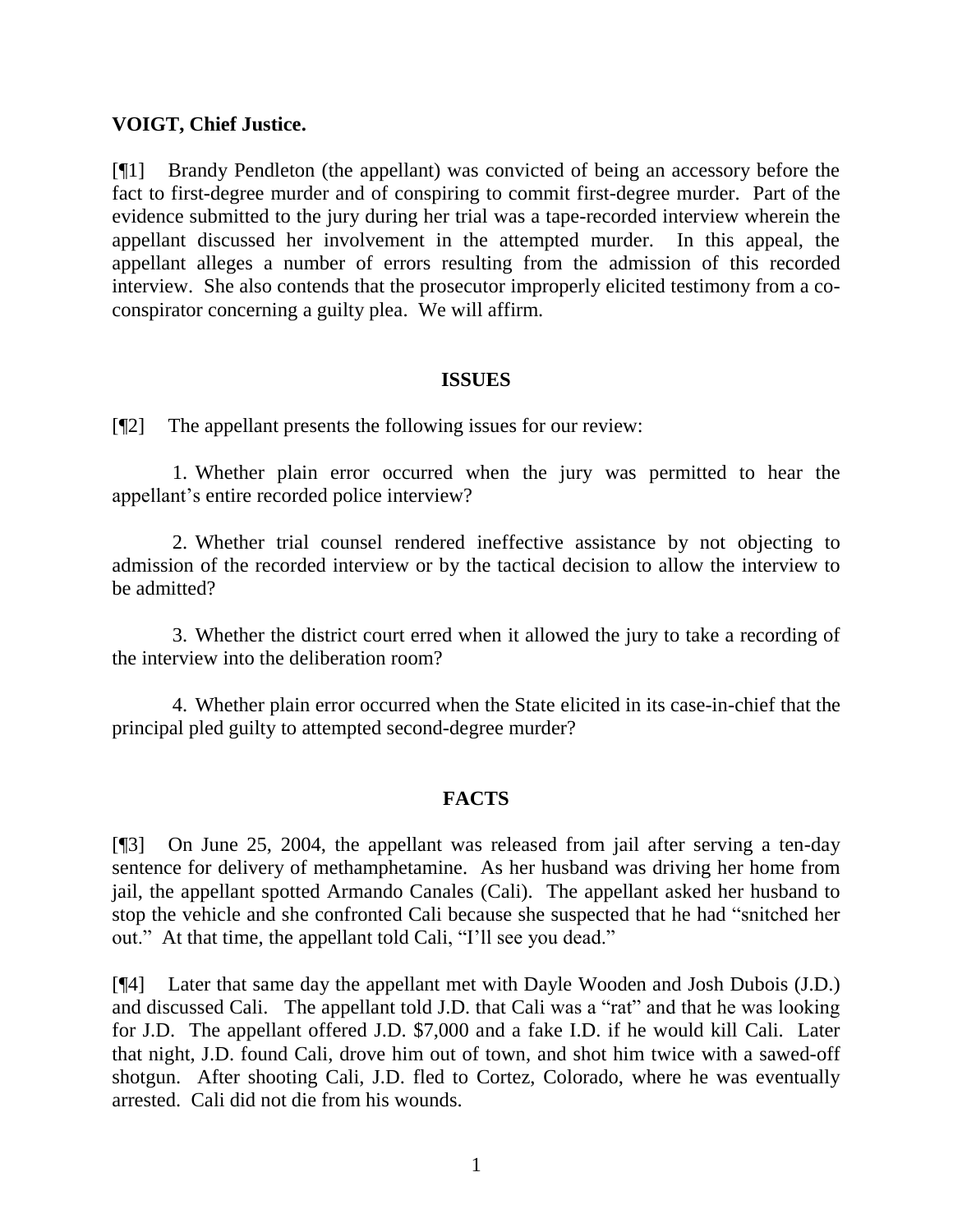[¶5] Almost a year after the shooting, Wooden, who was then incarcerated in Utah on unrelated charges, told authorities that he had information about his and the appellant's involvement in the Cali shooting. Wyoming law enforcement officers interviewed both Wooden and J.D. (who had already pled guilty to the attempted murder of Cali). Both confirmed the appellant's involvement in the attempted murder. On June 8, 2005, Detectives Vranish and Matthews interviewed the appellant regarding her involvement in the crime.

[¶6] Based on the information gathered by interviewing Wooden, J.D., and the appellant, the State of Wyoming filed a felony Information against the appellant on June 20, 2005. The appellant was charged with being an accessory before the fact to firstdegree murder and with conspiring to commit first-degree murder. The appellant pled not guilty, but was convicted on both counts after a four-day jury trial.

[¶7] The appellant filed a timely notice of appeal.

# **STANDARD OF REVIEW**

[¶8] The appellant did not object at trial to any of the alleged errors and thus our review is for plain error.

> When no objection is made at trial to the evidence challenged on appeal, we apply our plain error standard of review. Plain error will not be found unless: (1) the record clearly reflects the alleged error; (2) the party claiming the error demonstrates a violation of a clear and unequivocal rule of law; and (3) the party proves that the violation adversely affected a substantial right resulting in material prejudice.

*Cazier v. State*, 2006 WY 153, ¶ 10, 148 P.3d 23, 28 (Wyo. 2006).

[¶9] Additionally, the appellant raises a claim of ineffective assistance of trial counsel for the first time in this appeal. Because the district court did not hear the claim or make any findings of fact or conclusions of law, this Court must conduct a *de novo* review of the facts pertinent to the claim of ineffective assistance. *Barker v. State*, 2006 WY 104, ¶ 16, 141 P.3d 106, 113 (Wyo. 2006).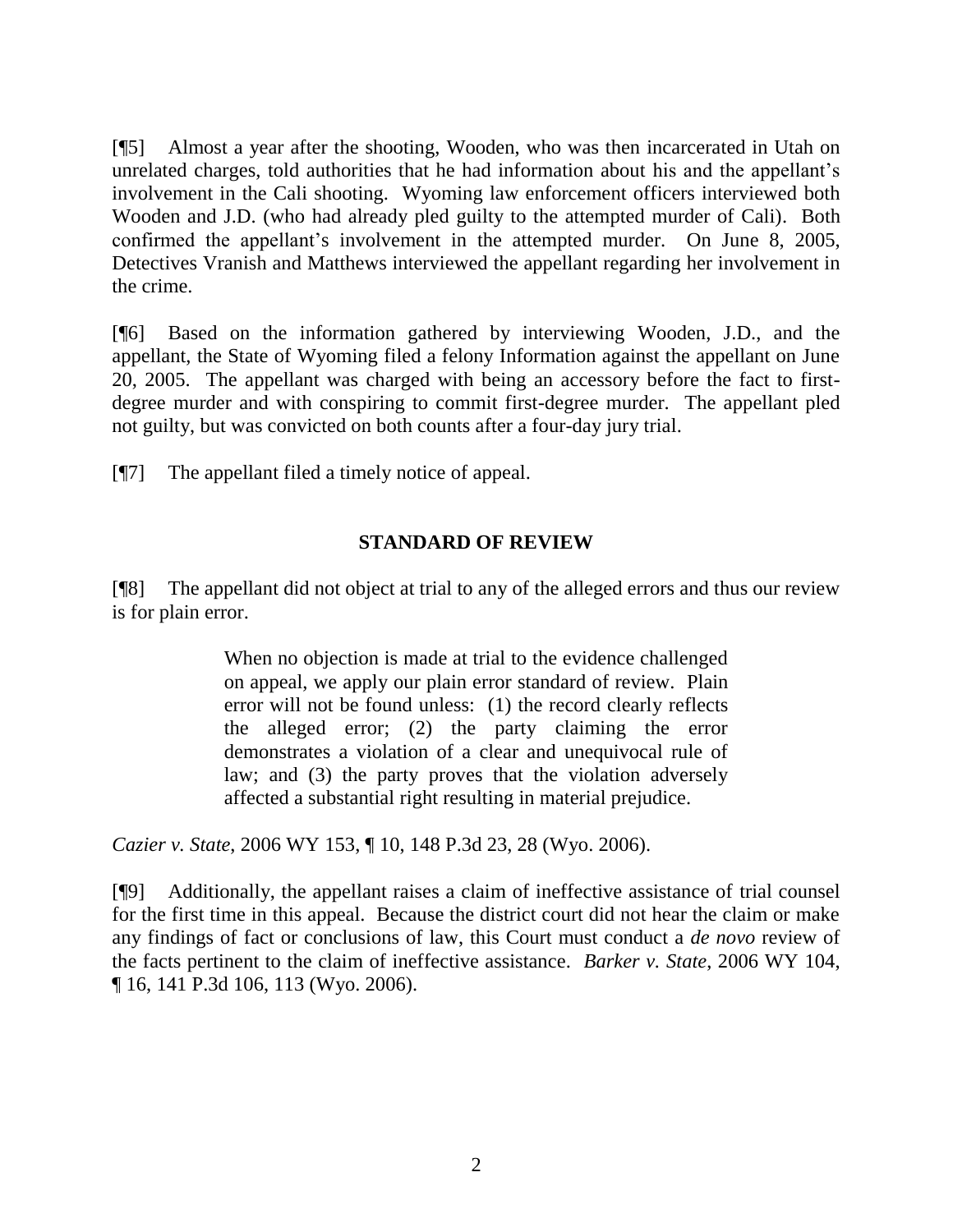#### **DISCUSSION**

### *Whether plain error occurred when the jury was permitted to hear the appellant's entire recorded police interview?*

[¶10] The appellant first argues that it was plain error for the district court to allow the jury to hear the recorded interview. Specifically, she contends that certain statements made by the officers during the interview were misstatements of the law, that the officers expressed opinions of guilt, and that the officers implicitly vouched for the credibility of the State"s witnesses when, while questioning her, they accused her of lying. The appellant points to the following highlighted portions of the recording as the basis for her claims:

> [Appellant]: They are trying to find out what I knew about Cali and J.D.

> M. Vranish: And did you say, "yeah, I saw J.D. tonight with a sawed off shot gun. He was at my house there cutting the barrel off.

> [Appellant]: No, sir I didn"t because I didn"t want to go right back to jail.

> M. Vranish: Because you"re involved. That"s right. Because you had prior knowledge of it. Is that not correct?

> [Appellant]: I had prior knowledge of what he said was going to happen, but J.D. has told some really far fetched stories before.

> M. Vranish: **Yeah. So, right there, you admit that you had knowledge. Right there you admit that you are an accessory before the fact.**

[Appellant]: I am not an accessory . . .

D. Matthews: **You are, you just admitted to me, you said you had prior knowledge, see Brandy, this is the thing that is going to get you into trouble, you're admitting the crime, but you are not being honest about the crime.**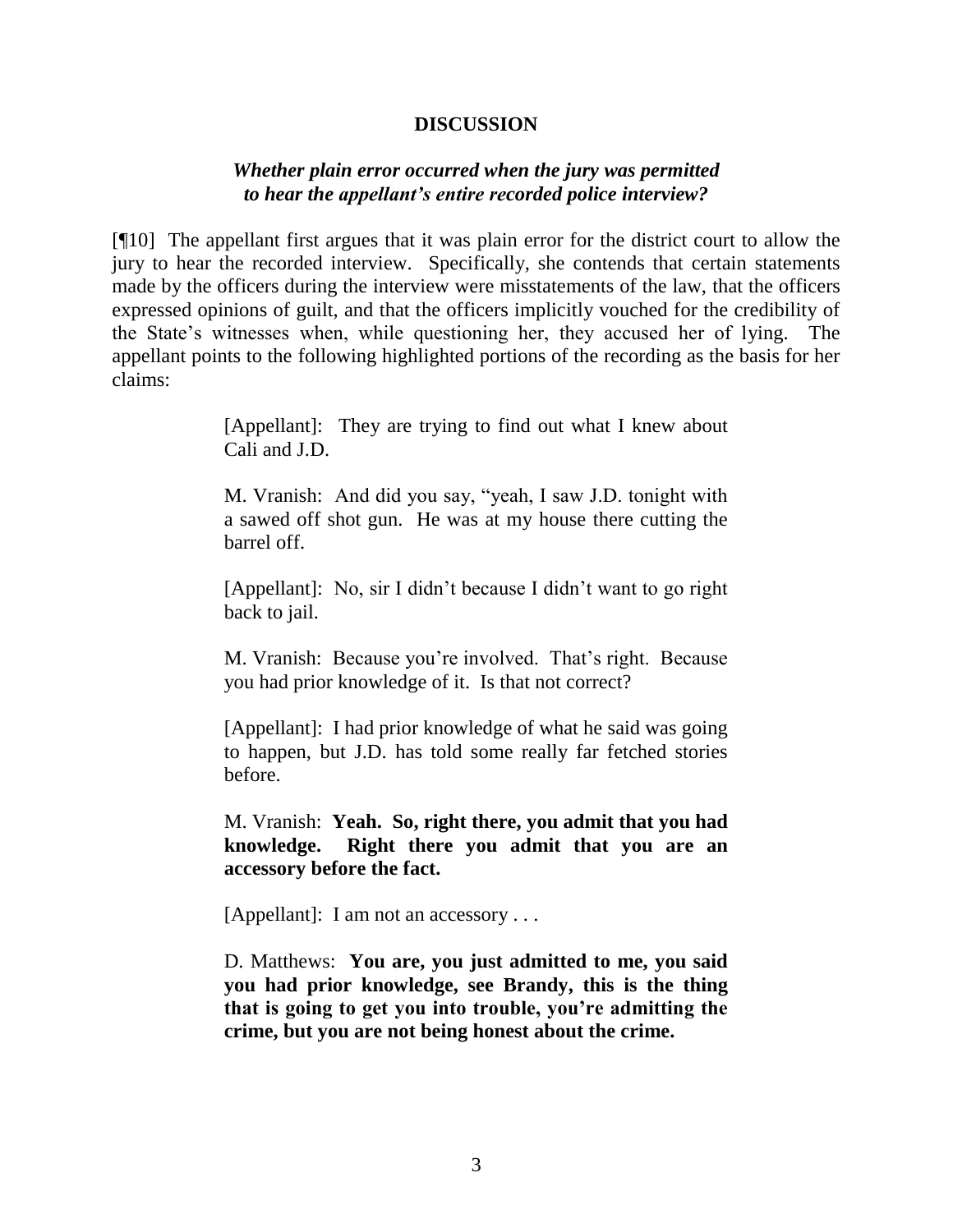[Appellant]: What does it matter? You guys have already pre-determined what"s going to happen to me, haven"t ya?

D. Matthews: **Well, there, there is no doubt you're going to go to jail Brandy, we are going to be honest with you. But, at this point you can't hurt yourself anymore, you've, you've, you've filled the elements of the crime. You have told us what happened.**

M. Vranish: I'm not the Judge and I'm not the jury, so no, I haven't pre-determined what's going to happen to you.

D. Furlong: Oh, yeah, that"s what you meant. **You're going to jail today.**

M. Vranish: Uh, huh.

D. Furlong: But, **how long you spend in jail** is not up to the three people in this room, okay. What charges are eventually, the disposition on the final charges, are not in the hands of the three in this room, that"s in the hands of your defense attorney, the County Prosecutor, and the Judge.

. . . .

D. Furlong: You"ll, you"ll be entitled to [an attorney]. **But, what makes the difference here is the cooperation level that goes into it from this interview, might, have some determination**. . . .

[Appellant]: Oh, I cooperated enough to put myself in jail didn"t I?

M. Vranish: You did.

(Emphasis added.)

[¶11] Because the third prong of the plain error test is dispositive, we will begin our analysis by examining whether prejudice resulted when the jury heard the above-quoted portion of the recorded interview. *See supra* ¶ 10. Under plain error analysis, the appellant has the burden of showing material prejudice. *Butcher v. State*, 2005 WY 146, ¶ 49, 123 P.3d 543, 558 (Wyo. 2005). To establish prejudice, the appellant must show a reasonable probability that she would have received a more favorable verdict in the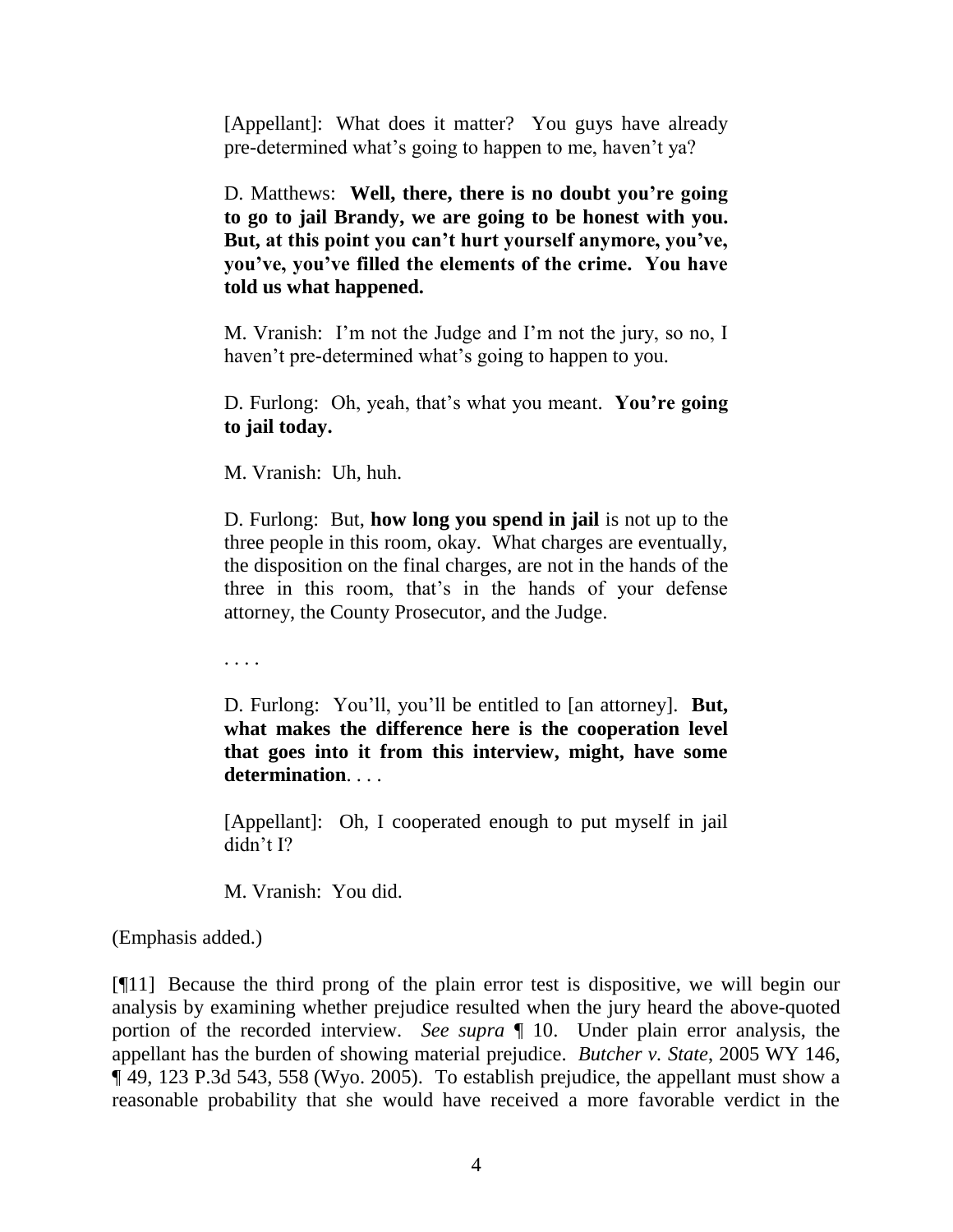absence of the error. *Miller v. State*, 2006 WY 17, ¶ 15, 127 P.3d 793, 798 (Wyo. 2006). When analyzing whether the inclusion of certain evidence resulted in prejudice to the appellant, we must view that evidence in light of the entire record. *Talley v. State*, 2007 WY 37, ¶ 14, 153 P.3d 256, 261 (Wyo. 2007).

[¶12] This trial lasted approximately four days. The prosecution called eight witnesses and the defense presented six. The portion of the tape-recorded interview to which the appellant objects on appeal is a short excerpt from a three-hour recorded interview. When the state presented the recorded interview to be played for the jury, the district court judge questioned whether a proper foundation had been laid. Defense counsel did not object to the admission of the evidence, or portions thereof, but instead advocated for its admissibility, arguing that the foundation for the recording was evident in the recording itself.

[¶13] It is not surprising that the appellant advocated for the admission of the evidence as this evidence appears to have been an integral part of the appellant's trial strategy. Defense counsel repeatedly referred to the recorded interview, and the specific portion to which the appellant now objects. For example, during opening statements, defense counsel said the following:

> The police, you're going to hear a three hour  $-$  a three hour plus statement from [the appellant] that she gave when the police arrested her on June 8, 2005, and they interrogated her. They said, "We want to question you about this. We're going to advise you about your constitutional rights." She agreed to talk to them. She went to the police department. She was held there and grilled and grilled and grilled for three hours. She told one story after another, dug herself a ditch she couldn"t get out of, and finally admitted, "Yes, Josh Dubois came to my place at midnight or about that time."

. . . .

. . . The police say to her when they"re trying to just browbeat her into a confession, "We"ve got statements from two people who told us the truth and we know that because their statements are the same. You lied to us" – and she did lie to them – "so we know you"re guilty."

. . . .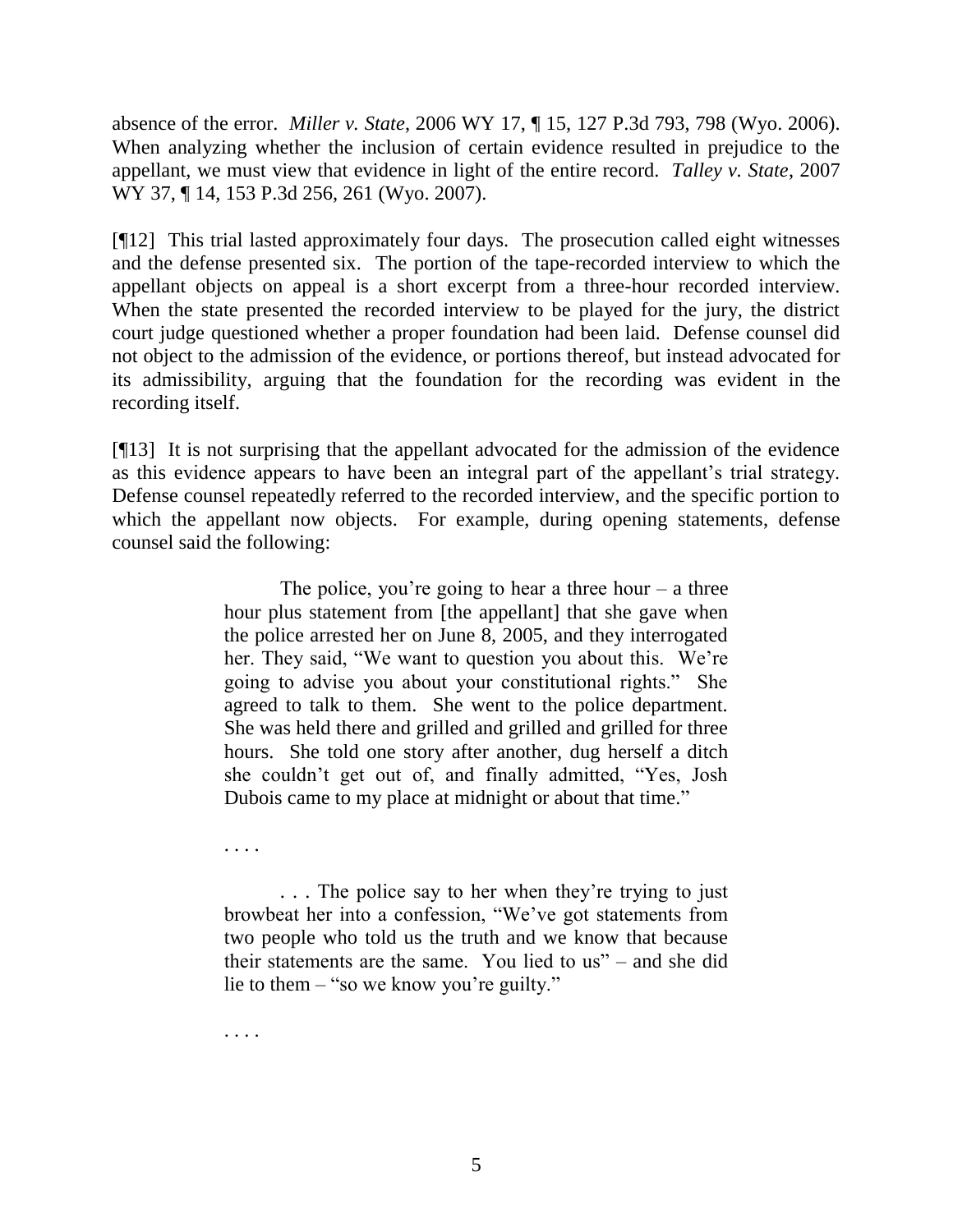. . . The police didn"t keep an open mind in this thing. They decided who they wanted to arrest for this and they went about trying to prove it. That's not the way people who are trying to investigate the facts do things. You listen to what goes on and then you let the facts take you to the conclusion. You don"t go to the conclusion and then try to make the facts fit your conclusion. That's what's happened in this case.

Defense counsel"s opening statement reflects an intent to use the recording to demonstrate the officer"s brow-beating, false accusations, and closed-mindedness.

[¶14] Additionally, the following colloquy, which occurred toward the end of the trial, indicates that the appellant intended to use the recorded interview as a means of presenting her version of the events without testifying in open court:

> [Defense Counsel]: Your Honor, [the appellant] and I have spoken; and she will not be taking the stand. I wanted to advise you in open court that she has made that decision and ask her if that is, in fact, her decision.

The Court: All Right.

[The appellant]: Yes, your Honor.

The Court: All right. You're making that decision in light of the advice I gave you earlier today; is that correct?

[The appellant]: No, sir. It's in view of my statements earlier which they played in court that I have nothing further to say.

[¶15] During closing arguments, defense counsel reiterated that the appellant had held fast to her version of the events even in the face of aggressive and confrontational questions, and emphasized to the jury that they needed to listen to the entire tape, as a whole:

> Ladies and Gentlemen, you can take a little excerpt here and a little excerpt there and make all of us guilty whenever we say anything. There's the tape. Listen to the damn tape. Because what [the appellant] finally said, when she got beaten down, beaten down, finally browbeatened [sic] and she"d tried to divert all the attention from herself, but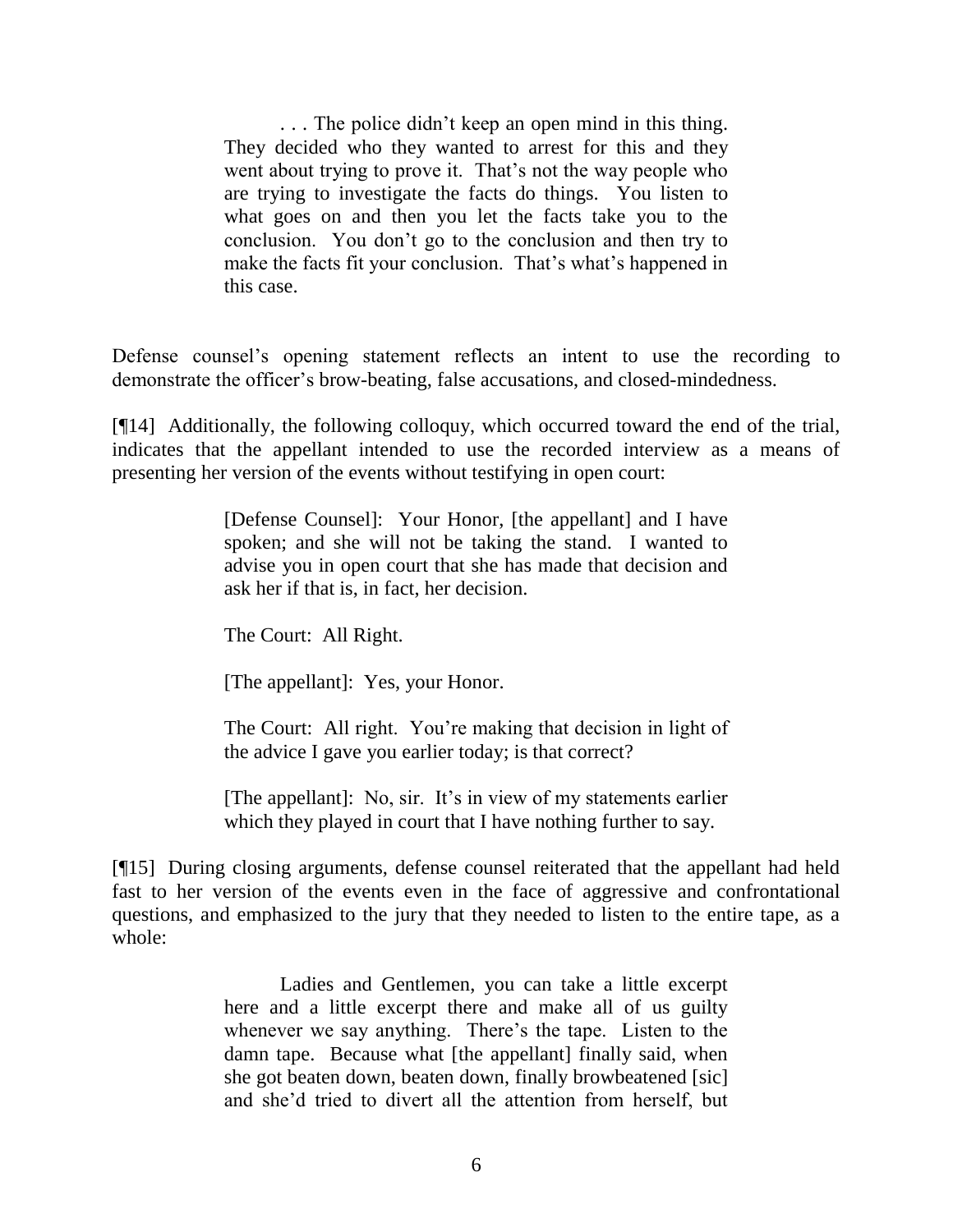when it finally came down to "We want the truth. If you want a deal, you better tell us the truth." She said, "I have told you the truth.  $\ldots$ "

[¶16] As can be seen, the appellant relied heavily on the recorded interview, and this evidence was an important, if not vital, part of the appellant"s defense strategy. She cannot have it both ways, and now claim that she was prejudiced by the inclusion of this evidence. In arguing prejudice, the appellant does not attempt to explain the contradiction between her trial and appellate positions, but instead she points to certain inconsistencies in the testimony of J.D. and Wooden and argues:

> In a case where the testimony is contradicted, not by the defense, but by the state's own witnesses, the chances of the conviction being a result of the improper comments heard through the recorded interview are even more likely. Prejudice has been shown when there is a likelihood that the verdict may have been more favorable had the error not occurred. In this case, there is a strong likelihood the verdict could have been more favorable had the jury not heard the misstatement of the law, expressed opinions on guilt, vouching for witnesses and using the accomplice"s guilty pleas as substantive evidence of guilt. $[1]$

[¶17] The appellant"s argument is simply inadequate to satisfy her burden of demonstrating prejudice. While she insists that the verdict would have been more favorable had the jury not heard the selected portion of the recorded interview, she fails specifically to articulate how the exclusion of the challenged evidence might have lead to a more favorable result, especially in light of the fact that, at the time of trial, her own counsel felt that admission of the tape was the appellant"s best strategy. Given the substantial amount of evidence inculpating the appellant, and the limited strategical choices available to defense counsel, we are not willing to second-guess counsel and suggest that a different strategy might have been more productive. *Barkell v. State*, 2002 WY 153, ¶ 17, 55 P.3d 1239, 1243 (Wyo. 2002).

[¶18] Finally, the potential for prejudice arising from the officers' alleged misstatements of the law or comments about the appellant"s untruthfulness must also be considered in light of the jury instructions. The district court properly instructed the jury on the law of the case, and further instructed that "[t]he instructions given by the Court to you constitute the only law for your guidance on the case." Also, with regard to the question

 <sup>1</sup> The appellant's mention of the accomplice's guilty plea does not factor into the propriety of the admission of the recorded interview, but rather is a separate issue that will be addressed later.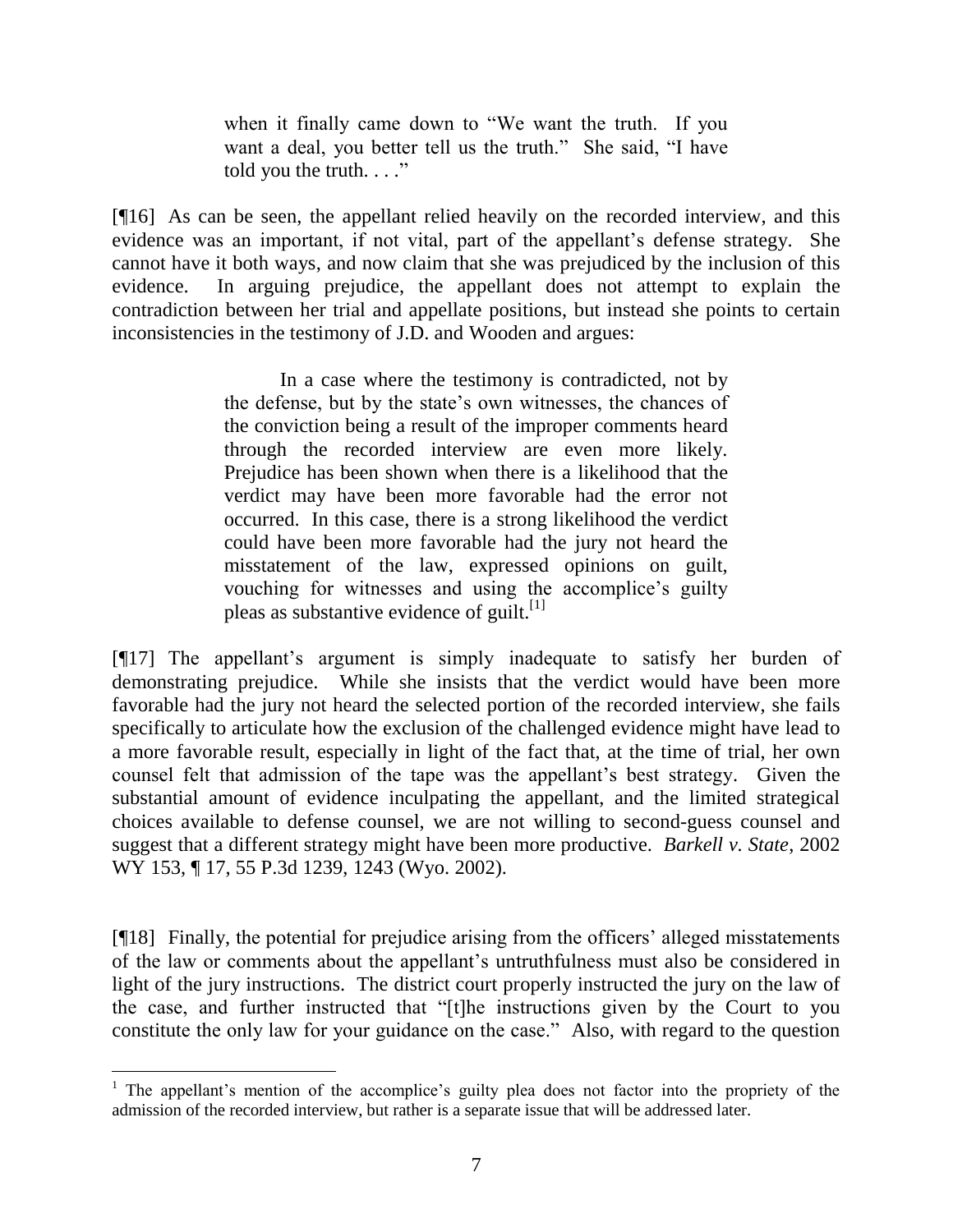of truthfulness, the district court instructed that "it is the exclusive province of the jury to . . . determine the credibility of all witnesses and evidence." We presume that juries follow such instructions. *Harlow v. State*, 2003 WY 47, ¶ 56, 70 P.3d 179, 199 (Wyo. 2003). Thus, any adverse effect that the alleged improper statements might have had on the jury was mitigated by the jury instructions. *See Christian v. State*, 883 P.2d 376, 381 (Wyo. 1994); *James v. State*, 888 P.2d 200, 208 (Wyo. 1994).

[¶19] When viewing the evidence in the context of the entire trial, we cannot see how its inclusion prejudiced the appellant. Thus, we find that the appellant has failed to demonstrate that the fairness and integrity of the judicial proceeding were adversely affected when the jury heard the entire recorded interview.

# *Whether trial counsel rendered ineffective assistance by not objecting to admission of the recorded interview or by the tactical decision to allow the interview to be admitted?*

[¶20] In her next argument, the appellant contends that her trial counsel"s failure to object to the admission of the recorded interview or tactical decision to have the interview admitted were outside the range of professionally competent assistance. When analyzing ineffective assistance of counsel claims, this Court has adopted the two-part test articulated in *Strickland v. Washington*, 466 U.S. 668, 104 S.Ct. 2052, 80 L.Ed.2d 674 (1984). *Munden v. State*, 698 P.2d 621, 623 (Wyo. 1985); *Frias v. State*, 722 P.2d 135, 145 (Wyo. 1986).

Under this standard, appellant must demonstrate

" \* \* \* first \* \* \* that counsel's performance was deficient. This requires showing that counsel made errors so serious that counsel was not functioning as the "counsel" guaranteed [appellant] by the Sixth Amendment. Second, [appellant] must show that the deficient performance prejudiced the defense. This requires showing that counsel's errors were so serious as to deprive [appellant] of a fair trial, a trial whose result is reliable. \* \* \* " 104 S.Ct. at 2064.

*Frias*, 722 P.2d at 145. The appellant must make both showings in order to demonstrate that a breakdown in the adversary process made the result unreliable. *Strickland*, 466 U.S. at 687, 104 S.Ct. at 2059. The burden of proving that counsel was ineffective rests entirely on the appellant. *Martinez v. State*, 2006 WY 20, ¶ 23, 128 P.3d 652, 663 (Wyo. 2006). In order to meet this burden, the appellant must overcome the strong presumption that counsel"s performance was competent. *Rion v. State*, 2007 WY 197, ¶ 2, 172 P.3d 734, 736 (Wyo. 2007).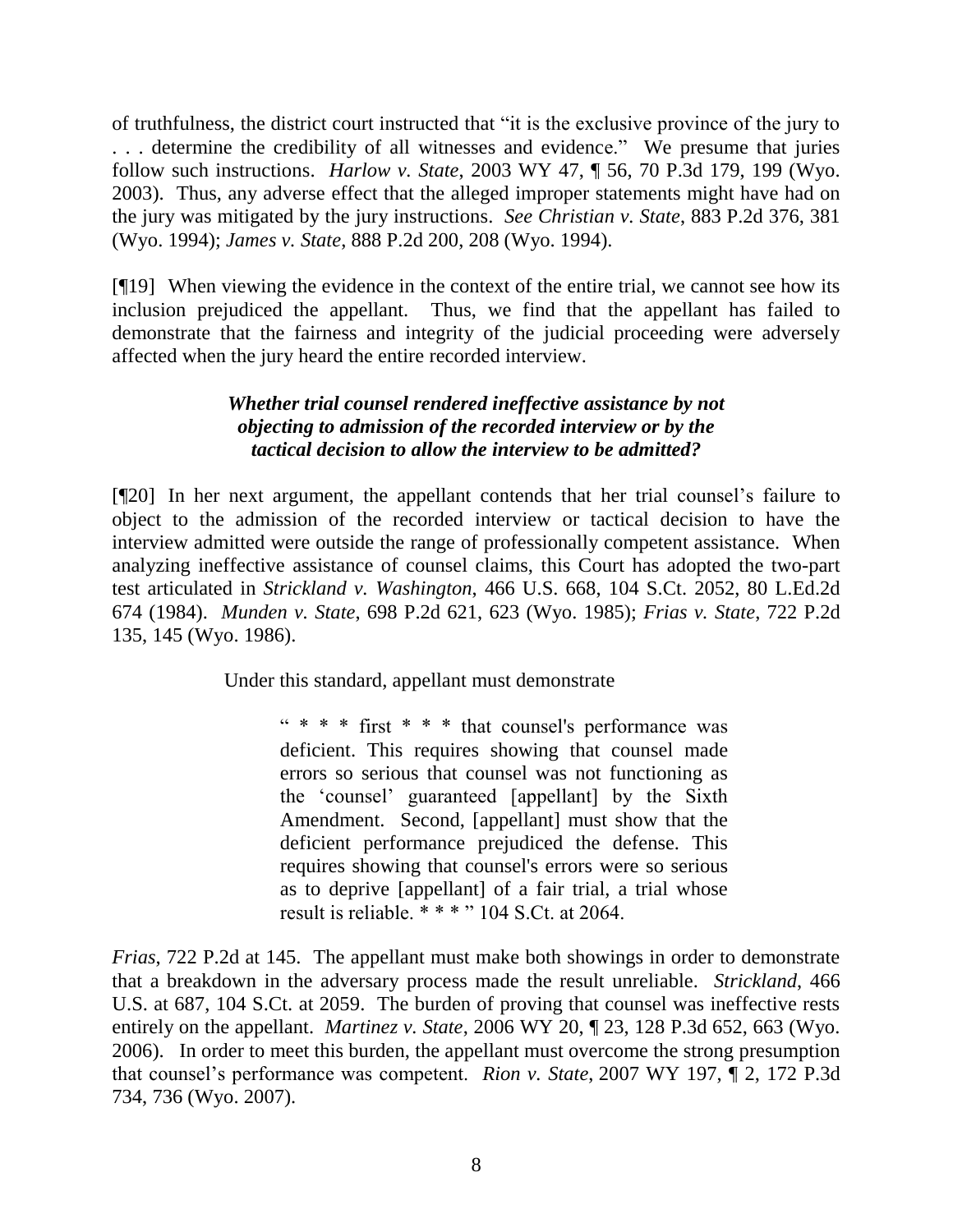[¶21] "An ineffectiveness claim may be disposed of solely on the ground of lack of sufficient prejudice." *Dettloff v. State,* 2007 WY 29, ¶ 19, 152 P.3d 376, 382 (Wyo. 2007)."Indeed, if "it is easier to dispose of an ineffectiveness claim on the ground of lack of sufficient prejudice, which we expect will often be so, that course should be followed."" *Martinez*, 2006 WY 20, ¶ 23, 128 P.3d at 663 (quoting *Strickland*, 466 U.S. at 697, 104 S.Ct. at 2069). Thus, we will limit our analysis of appellant"s ineffective assistance claim to the prejudice prong of the above-articulated test. *See supra* ¶ 19. To show prejudice, the appellant must "demonstrate the existence of a reasonable probability that, absent the deficiency in counsel's performance, the result of the proceedings would have been different." *Dettloff*, 2007 WY 29, ¶ 19, 152 P.3d at 382.

[¶22] Appellant"s ineffective assistance claim is based on trial counsel"s failure to prevent admission of the recorded interview evidence or the decision to use the interview as part of the defense strategy. Because we have already concluded above that the appellant failed to meet her burden of proving prejudice resulting from the admission of that evidence, we must necessarily reach the same result with regard to her ineffective assistance claim. *See* s*upra* ¶ 19. Without a showing of prejudice, we cannot conclude that appellant"s trial counsel was ineffective.

# *Whether the district court erred when it allowed the jury to take a recording of the interview into the deliberation room?*

[¶23] During deliberations, the jury requested either a transcript of the appellant"s recorded police interview or the actual audio disks so they could replay them. When the interview was first played for the jury in open court, the disks were marked as Exhibits 3A and 3B; however, the record is unclear whether these two disks were ever formally offered or accepted into evidence. The appellant now contends that it was plain error to allow the jury to take into the jury room items that had not been formally admitted into evidence.

[¶24] The appellant did not object to allowing the jury to listen to the recorded interview in the deliberation room, so we again review the alleged error under the plain error standard. And once again, the prejudice prong of that test is the quickest route to a determination of the issue. Because we have already found no prejudice resulting from the jury hearing the recorded interview, it would be difficult to conclude that prejudice occurred when the jury was allowed to take the disks into the deliberation room. This is especially true where, as here, the linchpin of the appellant's defense was the allegedly overbearing demeanor of the officers during the interview and the resultant involuntary confession.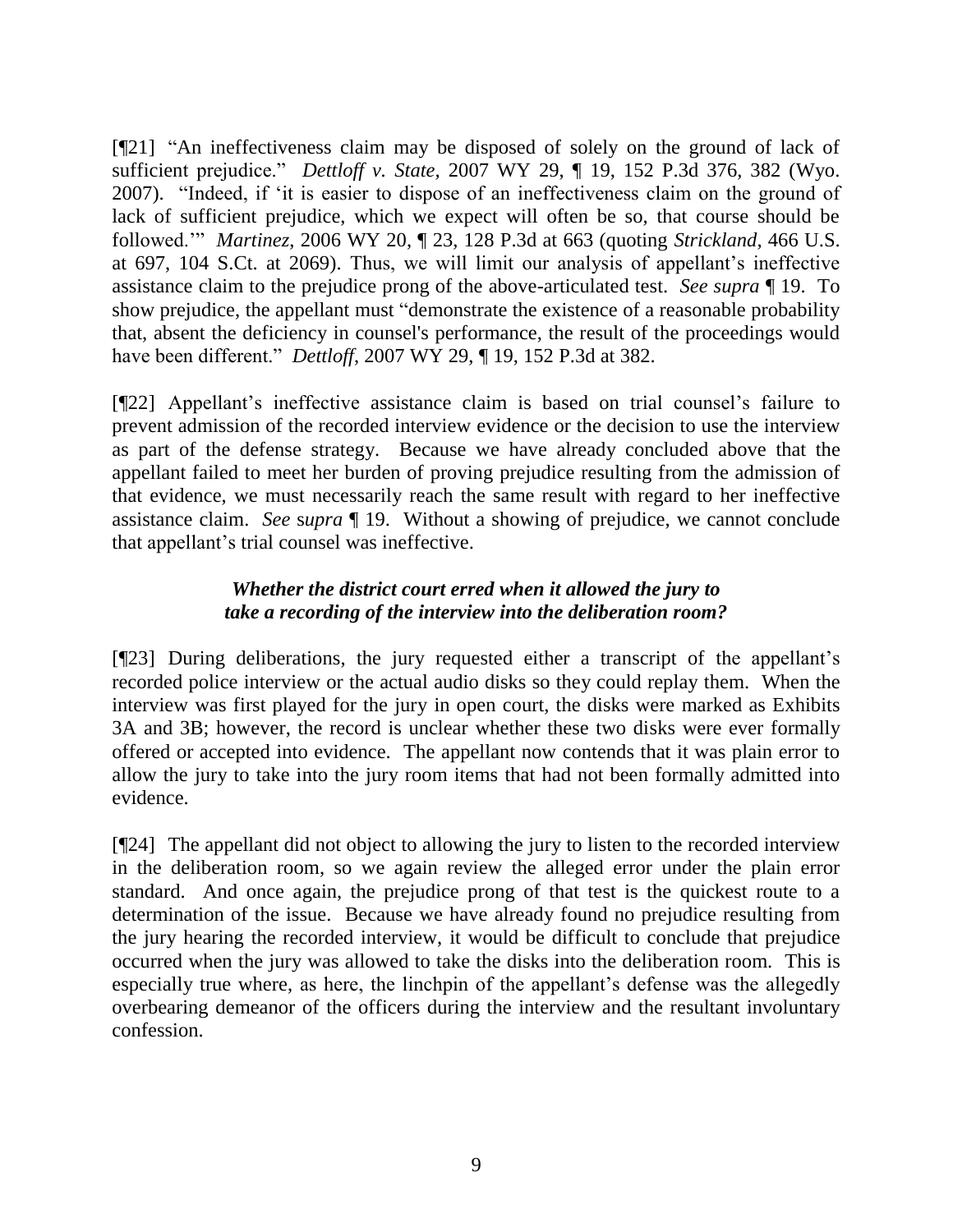## *Whether plain error occurred when the State elicited in its case-in-chief that the principal pled guilty to attempted second-degree murder?*

[¶25] In her final argument, the appellant contends that error occurred when the prosecutor questioned J.D. regarding the fact that he pled guilty to attempted seconddegree murder for the attempt to kill Cali. The appellant points to the rule set forth in *Kwallek v. State*, 596 P.2d 1372, 1375-76 (Wyo. 1979), where we said

> when two persons are indicted for separate offenses growing out of the same circumstance, the fact that one has pleaded guilty is inadmissible against the other. See, Wharton, Criminal Evidence, 12th Ed., § 439. This is so because competent evidence against one person charged with an offense is not necessarily admissible against another charged with the same offense. Furthermore, each person charged with an offense must be tried upon evidence tending to show his guilt or innocence. 48 A.L.R.2d p. 1017. For a prosecutor to argue or elicit testimony disclosing that another has pleaded guilty is to argue from facts either not in evidence or facts which are inadmissible in evidence. In *State v. McCarthy*, Mo.App., 567 S.W.2d 722 (1978), the rationale of the rule holding the admission of such evidence to be prejudicial error is said to be that it is irrelevant and incompetent because it suggests that since the confederate is guilty, the defendant must also be guilty, and this inference violates the defendant"s right to have his trial on its own merits.

(Footnote omitted.)

[¶26] The appellant contends that this rule was violated when the following exchange occurred:

> [Prosecutor]: Now, you were initially charged with attempted first degree murder, is that right?

[J.D.]: Yes.

[Prosecutor]: Ultimately, there was a plea agreement in your case; is that right?

[J.D.]: It was, so I didn't have to go to trial.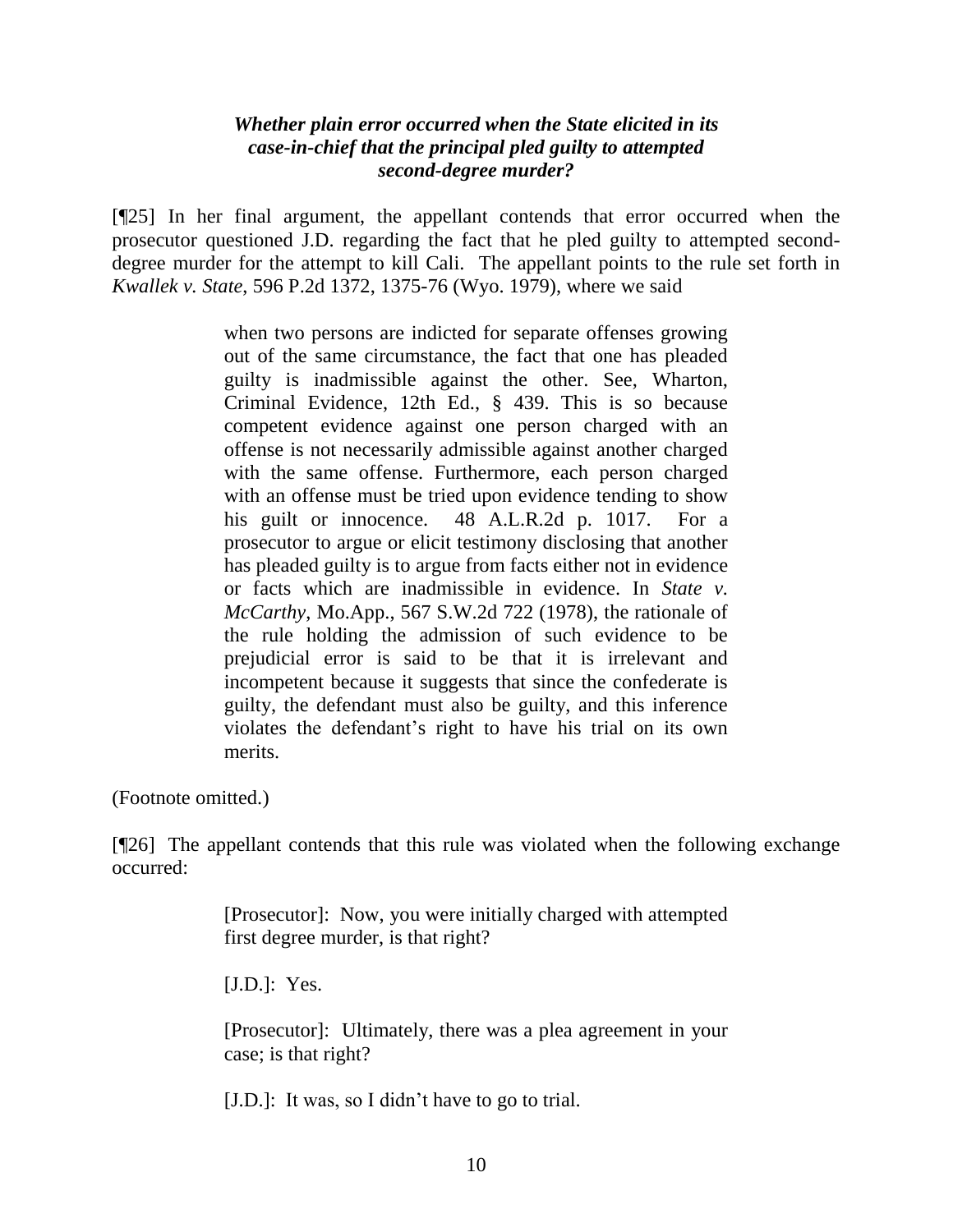[Prosecutor]: Okay. Ultimately, you pled guilty to attempted second degree murder; is that correct?

[J.D.]: Yes.

[Prosecutor]: There were some discussions about you receiving a benefit for your testimony against anybody else that might have been involved in that shooting; is that right?

[J.D.]: Yes.

[Prosecutor]: Can you tell the jury about those discussions, who you talked to and what was discussed?

[J.D.]: I talked to a detective and he said if I was to help them with [the appellant], that I would get three years off my thirty year sentence.

[Prosecutor]: The decision you made to plead guilty to attempted second degree murder, was that decision made by you before you agreed to testify against anybody else?

[J.D.]: Yes, I agreed to that so I didn"t have to go to trial.

[Prosecutor]: And then after that, you were offered three years off your maximum sentence - -

[J.D.]: Yes.

[Prosecutor]: -- for any testimony you had?

[J.D.]: Yes. (Pause.)

[Prosecutor]: Okay. Now, you have a minimum sentence that was imposed; is that correct?

[J.D.]: Twenty-five.

[Prosecutor]: Actually, I think it reflects it was twenty years.

[J.D.]: I think - - yeah, twenty or twenty-five.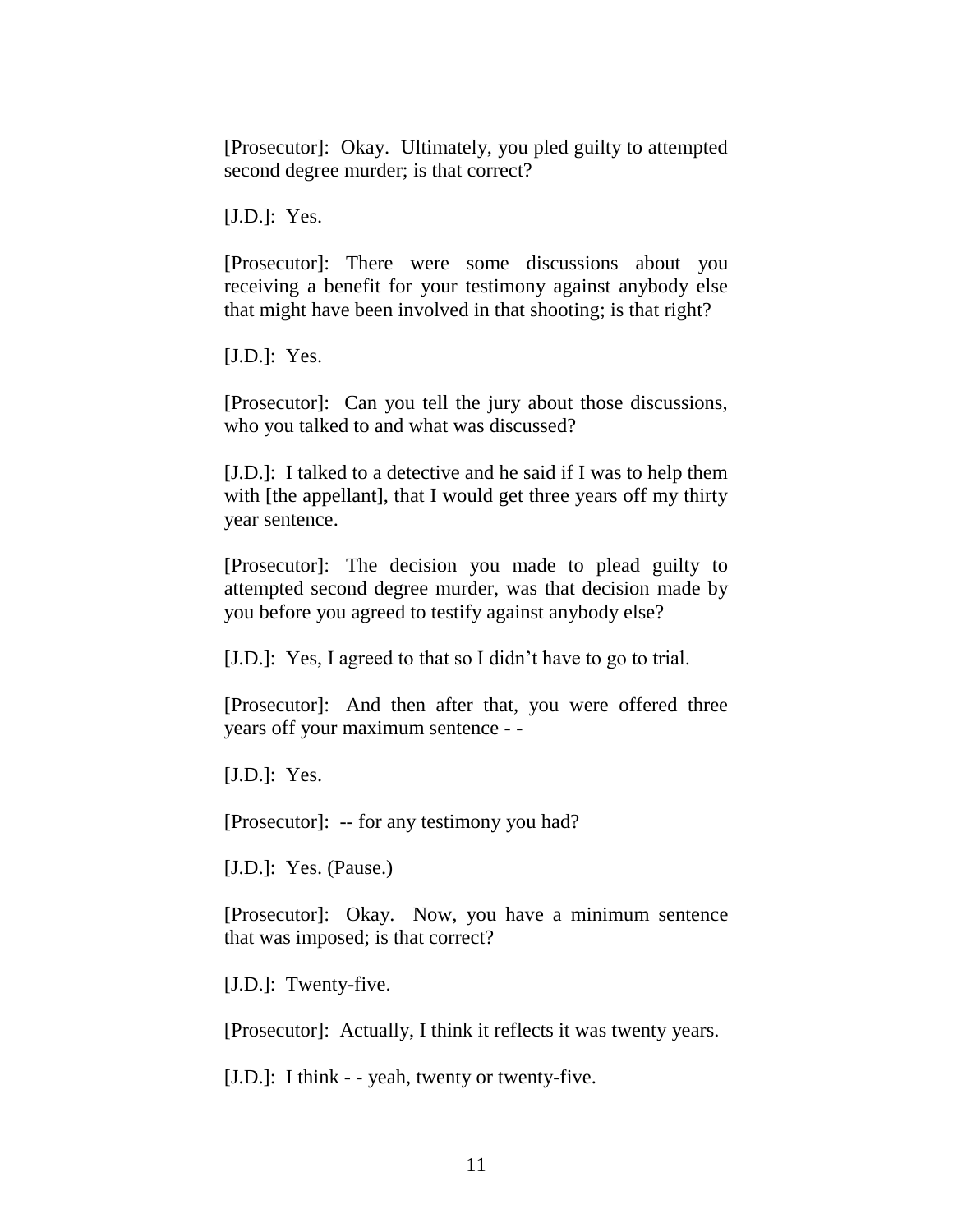[Prosecutor]: Okay. Did your cooperation in this case do anything to affect the minimum sentence that you have to serve?

[J.D.]: No.

[¶27] The State counters that the prosecutors did not violate the *Kwallek* rule because the appellant's attorney had already referred to J.D.'s plea agreement in his opening statement. The State specifically points to the following statement made by defense counsel:

> [J.D.] was originally charged with accessory – or with attempted first degree murder, which is life in prison. A deal was made. "You tell us about everything you know, we"ll take it down to second degree murder," which is twenty years to life. "Furthermore, if you testify about everything you tell us, we"ll give you another three years off that." That"s what he"s doing here.

The State contends that in light of defense counsel's comments during his opening statement, the prosecutor's questions of J.D. during direct examination regarding his guilty plea were proper. In support of this argument, the State cites the following language from *KP v. State*, 2004 WY 165, ¶ 18, 102 P.3d 217, 223 (Wyo. 2004):

> The *Kwallek* rule precludes the State from presenting evidence of guilty pleas of accomplices in its case-in-chief under circumstances that might tend to implicate the defendant's guilt by association. In the case sub judice, the prosecutor never introduced evidence of guilty pleas of [the accomplices] for any reason other than to counter KP's claim of bias and his attacks on the credibility of [the accomplices]. The prosecutor never mentioned [the accomplices'] guilty pleas in her opening or closing statements and never argued that their guilty pleas in any manner reflected upon KP's guilt or innocence. The *Kwallek* rule was not violated.

*Id.*, 2004 WY 165,  $\parallel$  18, 102 P.3d at 223. The State argues that defense counsel made it apparent that he would use J.D."s plea agreement to impeach J.D."s credibility by the manner in which he addressed it during his opening statement. The State asserts that the prosecutor did not present any argument concerning J.D."s guilty plea in a manner that would imply the appellant's guilt, but rather addressed the plea agreement on direct examination solely to bolster J.D."s credibility in response to the attack made by defense counsel"s opening statement.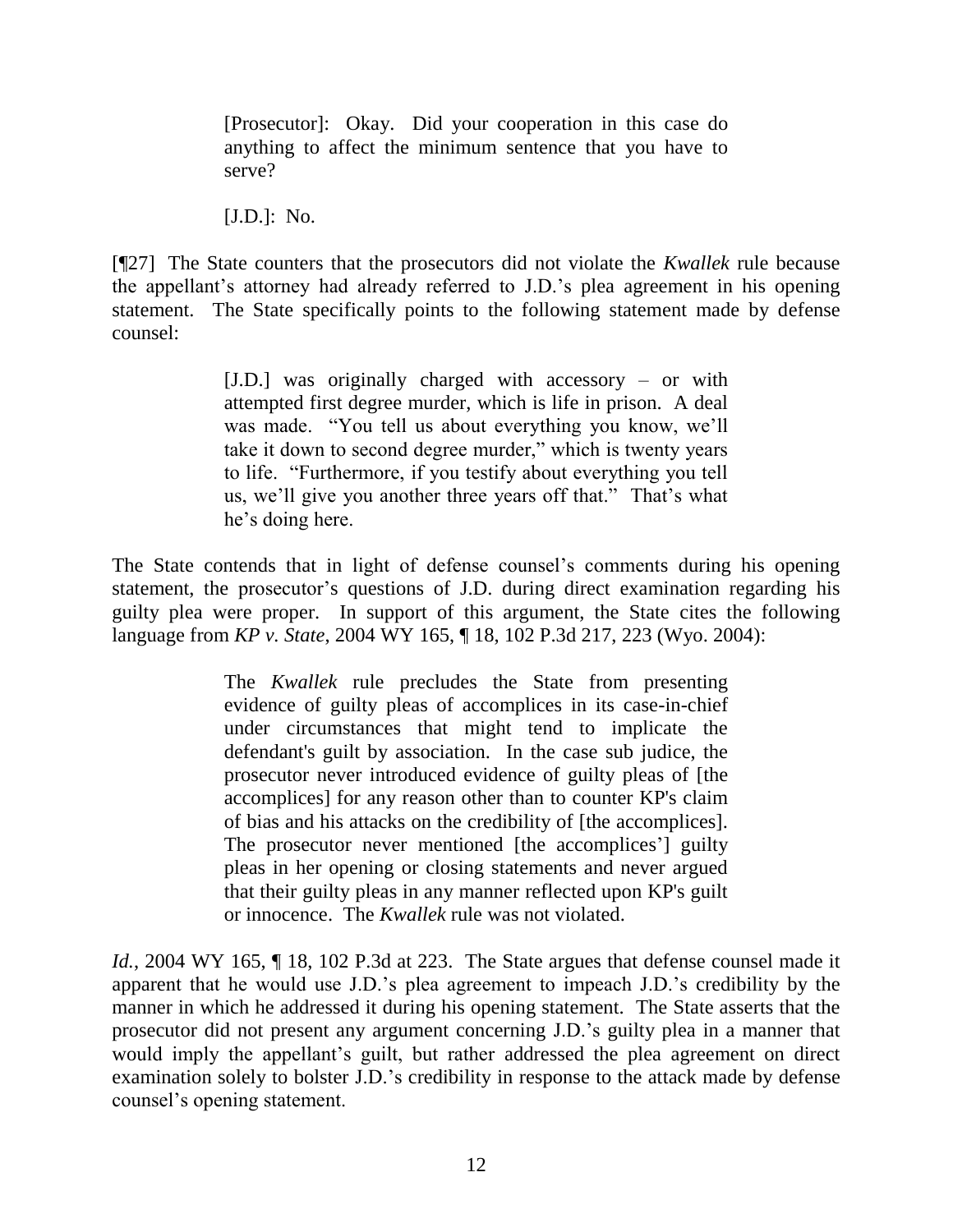[¶28] We find the State"s argument compelling. The nature and scope of the prosecutor's questions strongly indicate that his purpose in asking J.D. about his guilty plea was to respond to defense counsel"s comments in his opening statement. The prosecutor stated: "There were some discussions about you receiving a benefit from your testimony against anybody else that might have been involved in that shooting; is that right?" and "Okay. Did your cooperation in this case do anything to affect the minimum sentence you have to serve?" These comments, and the fact that the prosecutor made no other statements regarding J.D."s guilty plea in his opening statement or closing argument, convince us that the purpose of the questions was proper and not in violation of the *Kwallek* rule. This is a classic case of defense counsel having "opened the door" to this line of questioning. *See Lawrence v. State*, 2007 WY 183, ¶ 14, 171 P.3d 517, 521 (Wyo. 2007); and *White v. State*, 2003 WY 163, ¶ 11, 80 P.3d 642, 648 (Wyo. 2003).

[¶29] Furthermore, even if we were to conclude that the prosecutor's questions were improper under our prior application of the *Kwallek* rule, we would have difficulty concluding that prejudice arose from the admission of J.D."s statements regarding his guilty plea. In *Urrutia v. State*, 924 P.2d 965 (Wyo. 1996), the appellant asserted that the trial court had erred by allowing his co-conspirators to testify that they had pled guilty to the charges similar to those for which the appellant was on trial, and by allowing the prosecutor to use that evidence in closing argument. *Id.* at 969. Although we found that an unequivocal rule of law had been violated by the admission of the testimony regarding the co-conspirators" guilty plea, we concluded that the appellant failed to show that material prejudice had resulted. *Id.* at 970.We began our analysis of the prejudice prong of the plain error test by noting that the evidence was sufficient to support the convictions without the co-conspirators' statements about their guilty pleas. *Id.* We then compared the circumstances under which the testimony was elicited to those presented in *Kwallek*. *Id.* In *Kwallek*, we concluded that prejudice resulted when the jury's attention was inordinately directed to the improper evidence when the district court twice overruled defendant's objection to the admission of the evidence about the co-conspirator's guilty plea. We said:

> [T]he jury was left with the impression that, since the total evidence connected the defendant with [his co-conspirator] in the altercation with [the victim], the court must have wanted the jury to understand that, since [the co-conspirator] had pleaded guilty, it must be that the defendant is also guilty.

*Id.* (quoting *Kwallek,* 596 P.2d at 1376). We concluded in *Urrutia* that the jury was not left with such an impression because no objection to the evidence of the co-conspirators' guilty pleas were made. As such, the appellant could not show material prejudice. *Urrutia,* 924 P.2d at 970.